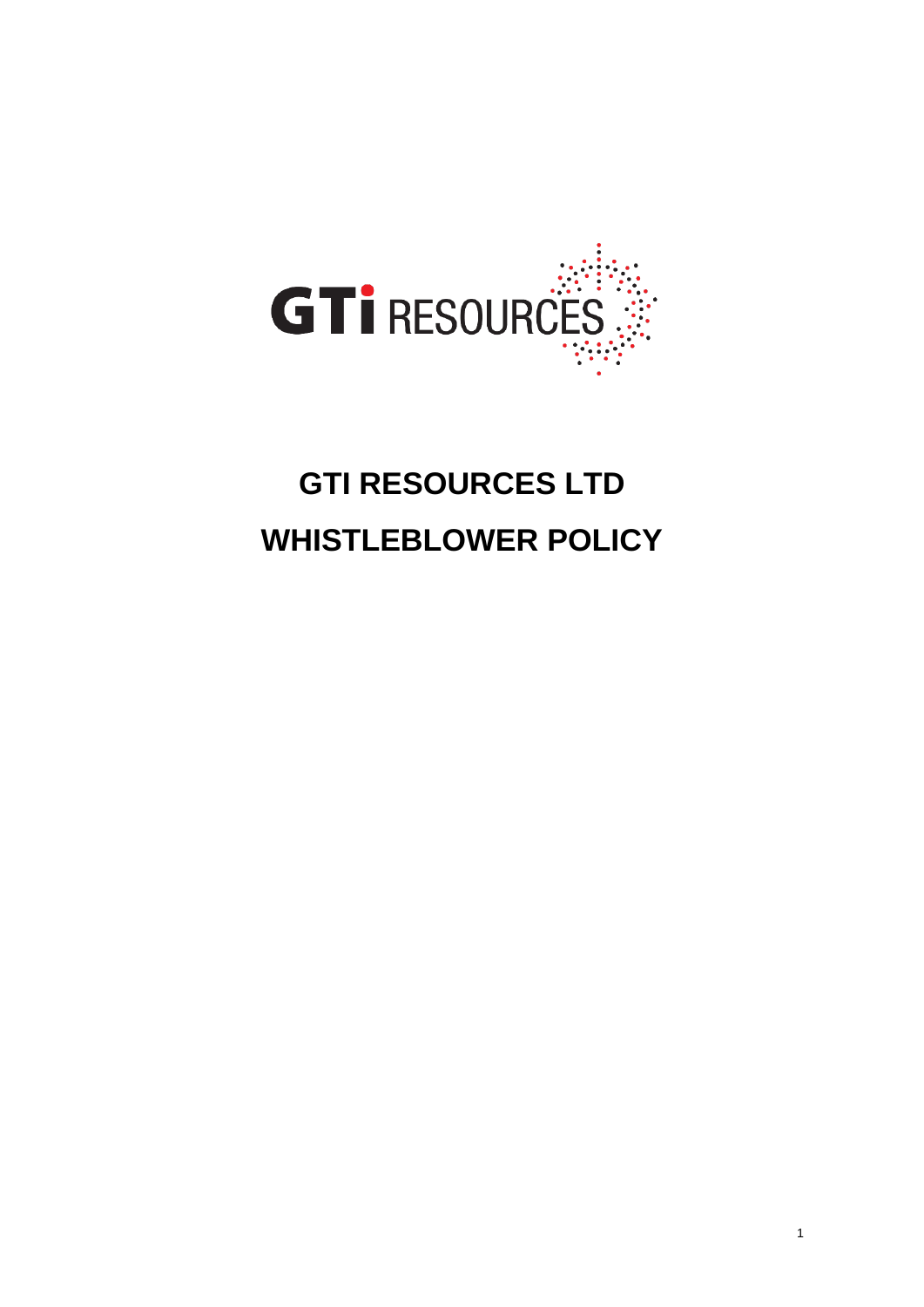# **1. POLICY STATEMENT**

GTI Resources Ltd (**GTI**) is committed to doing business in an honest and ethical manner. GTI and its subsidiaries require all of its directors, officers and employees to observe high standards of business conducts and ethics, as well as full compliance with all applicable government laws, rules and regulations, corporate reporting and disclosure, accounting practices, accounting controls, auditing practices and other matters relating to fraud against shareholders.

A key test of GTI's corporate governance status is whether there are both formal and informal structures in place to enable good news and bad news to travel rapidly to the appropriate destination.

To ensure that GTI can meet this, we offer protection for individuals who report behaviour under this whistleblower policy (**Policy**) and will ensure that such individuals are without fear of intimidation, disadvantage or reprisal.

Unless otherwise stated, all capitalised terms in this Policy have the meaning given to that term in the Glossary.

# **2. PURPOSE OF THIS POLICY**

The purpose of this Policy is to:

- (a) support GTI's values and the Code of Conduct and to protect GTI's long-term reputation;
- (b) provide you with an understanding of the types of behaviour and/or conduct that can be reported under this Policy;
- (c) explain the processes and procedures for reporting under this Policy. This includes information about who you can report to, what happens when you make a disclosure and the investigation process;
- (d) inform you about the protections available to you under this Policy and the law and who is eligible to benefit from such protections;
- (e) demonstrate how GTI will ensure a safe and supportive environment for those that disclose breaches relating to GTI, including how we will ensure your fair treatment in the working environment; and
- (f) ensure that GTI meets its legal and regulatory obligations and aligns its practice with the ASX Corporate Governance Principles and Recommendations (4<sup>th</sup> Edition).

# **3. SCOPE AND APPLICATION**

# <span id="page-1-0"></span>**3.1 Scope of Policy**

This Policy applies to all Eligible Persons who wish to disclose Reportable Conduct (as defined in section [4.1\)](#page-2-0) regarding the activities of GTI or any of its subsidiaries. All officers, employees and contractors of GTI or any of its subsidiaries must comply with this Policy.

An **Eligible Person** means an individual that is:

- (a) any individual that is or has been an officer or an employee of GTI;
- (b) a current or former contractor, consultant, supplier, service providers (or their employees or subcontractors) who supplies services or goods to GTI;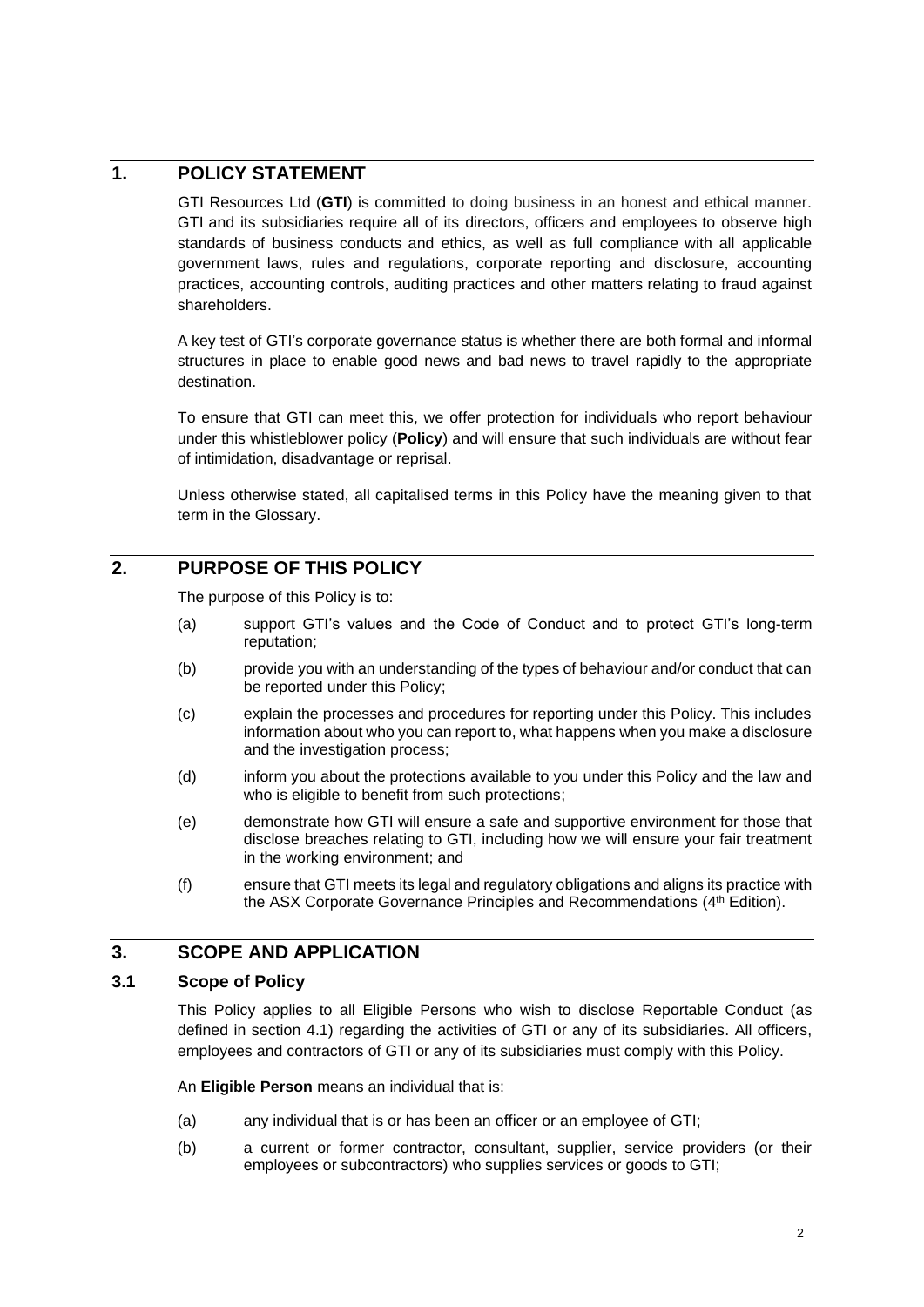- (c) an Associate of GTI;
- (d) a relative, dependant or spouse (which includes the married, de facto or registered partner) of an individual mentioned in this definition; or
- (e) an individual otherwise prescribed by the Regulations.<sup>1</sup>

# **3.2 Communication and availability of Policy**

This Policy is available to all employees, officers, and suppliers (and their employees or subcontractors) of GTI. The Policy will be publicly available on GTI's website at <https://www.gtiresources.com.au/> All directors, officers and employees will be informed whenever significant changes are made. New directors, officers and employees will be provided with a copy of this Policy and will be educated about its importance.

# **3.3 Interaction with our other policies**

This Policy should be read in conjunction with our other policies including:

- (a) Code of Conduct;
- (b) Risk Management Policy;
- (c) Continuous Disclosure Policy;
- (d) Shareholder Communications Policy; and
- (e) Securities Trading Policy

# **4. PROTECTED DISCLOSURE**

### <span id="page-2-0"></span>**4.1 Reportable Conduct**

The Policy is provided as a practical tool for helping GTI to identify wrongdoing that may not be uncovered unless there is a safe and secure means for disclosing such wrongdoing.

GTI expects and encourages individuals who become aware on reasonable grounds of circumstances of Reportable Conduct involving GTI to initiate disclosure under this Policy.

You may make disclosure under this Policy if you have reasonable grounds to suspect that a GTI director, officer, employee, contractor, supplier, tenderer or a related person of GTI has engaged in conduct that is related to the misconduct or an improper state of affairs or circumstances implicating GTI.

**Reasonable grounds** means that a reasonable person in your same position would suspect the information indicates that person involved with GTI has engaged in conduct that is related to misconduct, an improper state of affairs or a breach of the law. A mere allegation with no supporting information is not likely to be considered as reasonable grounds, however a Whistleblower does not need to prove their allegations and can still qualify for protection even if their disclosure turns out to be incorrect.

**Reportable Conduct** includes behaviour or conduct that constitutes:

- (a) an offence against, or a contravention of, the Corporations Legislation;
- (b) an offence against any other law of the Commonwealth that is punishable by imprisonment for a period of 12 months or more;
- (c) dishonest, fraudulent, or corrupt behaviour including insider trading, insolvent trading, and failure to comply with statutory accounting and reporting requirements;

<sup>&</sup>lt;sup>1</sup> As at March 2021 there are no Regulations in place in relation to the Australian Whistleblower Laws.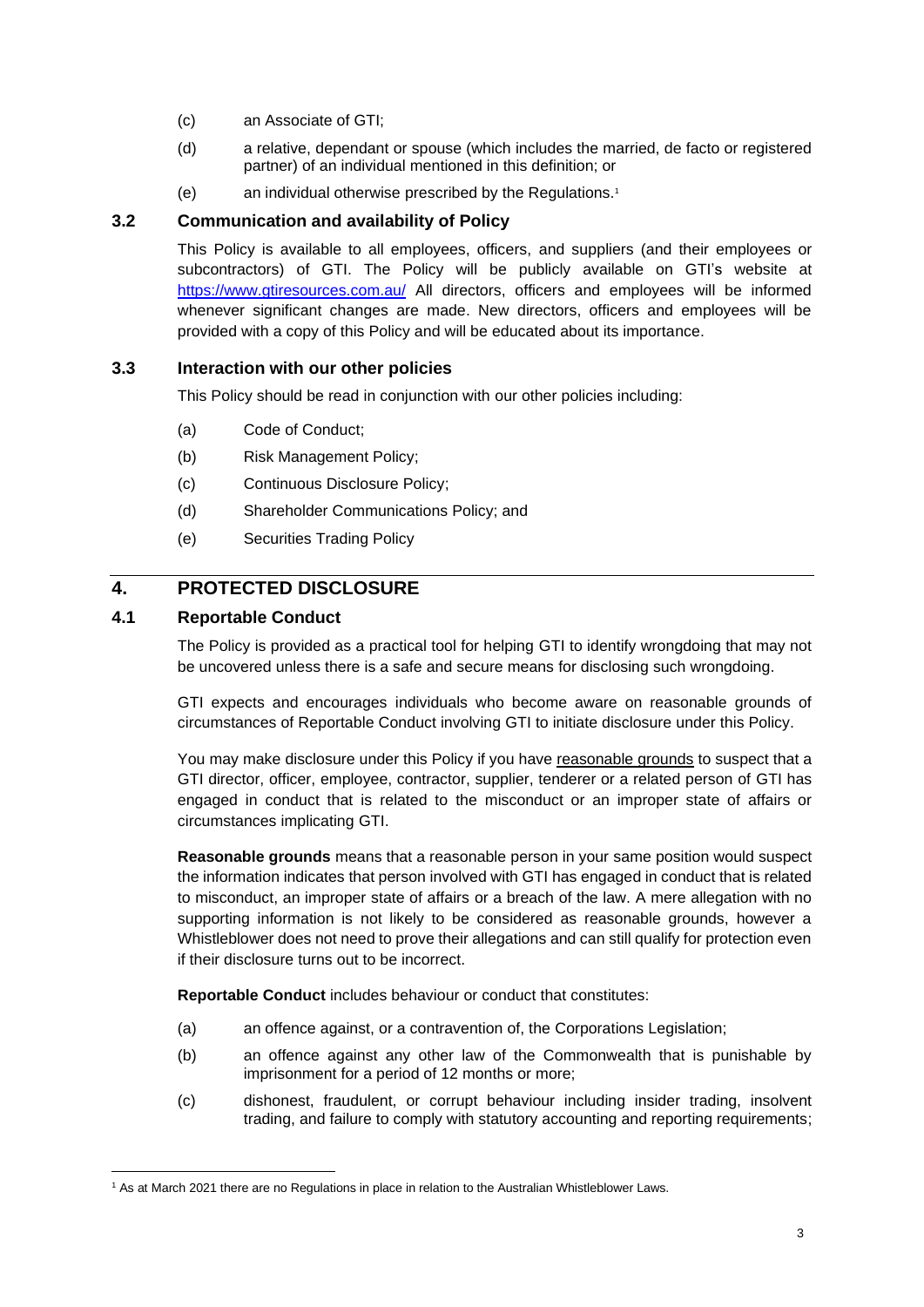- (d) illegal activities including breaches of state and federal criminal and/or civil legislation, harassment or intimidation, money laundering offences, terrorism financing, falsification of accounts and exploitation of legal loopholes;
- (e) unethical behaviour or behaviour that is otherwise in breach of the Code of Conduct, the Risk Management Policy or other GTI policies. This includes inconsistencies in internal recording systems, alterations to company documents, abuse of authority and breaches of directors' duties;
- (f) behaviour that may cause financial or non-financial damage to GTI or damage to GTI's reputation, including abuse of property and environment;
- (g) behaviour that endangers or may endanger the health and safety of individuals such as the presence of improper work practices;
- (h) unlawful harassment, coercion, discrimination, victimisation or bullying that does not form part of a work-related grievance excluded under this Policy;
- (i) a danger to the public or the financial system, including conduct that indicates a significant risk to public safety or the stability of those systems even if it does not involve a breach of a particular law; and
- (j)  $\blacksquare$  a matter prescribed by the Regulations.  $2^2$

### **4.2 Personal work-related grievances**

Personal work-related grievances relate to circumstances related to your employment that tend to have implications for you personally but do not have any significant implications for GTI or relate to conduct that would qualify as Reportable Conduct.

Personal work-related grievances should be raised with your manager or supervisor at first instance however, such grievances may not be protected under this Policy. For example, disclosing an interpersonal conflict or workplace decisions that do not involve a breach of workplace laws are unlikely to be protected under this Policy. On the other hand, personal work-related grievances will be protected under this Policy if:

- (a) it includes information about misconduct, or information about misconduct includes or is accompanied by a personal work-related grievance (i.e. mixed disclosure);
- (b) the Whistleblower seeks legal advice or representation about the operation of this Policy and the Whistleblower protections under the Australian Whistleblower Laws;
- (c) the grievance has significant implications for the Company (or any other company) that does not relate to the Whistleblower;
- (d) the Whistleblower suffers from or is threatened with detriment for making a disclosure; or
- (e) the disclosure relates to conduct referred to in sections  $4.1(a)$ , (b), (i) and (j).

#### **4.3 False disclosures**

It is important to note that false disclosures could have significant effects on GTI's reputation and the reputations of its directors, officers and employees and could also cause a considerable waste of resources. Any deliberate false reporting of purported Protected Disclosures will not qualify for protection under this Policy and will be treated as a serious disciplinary matter.

<sup>&</sup>lt;sup>2</sup> As at March 2021 there are no Regulations in place in relation to the Australian Whistleblower Laws.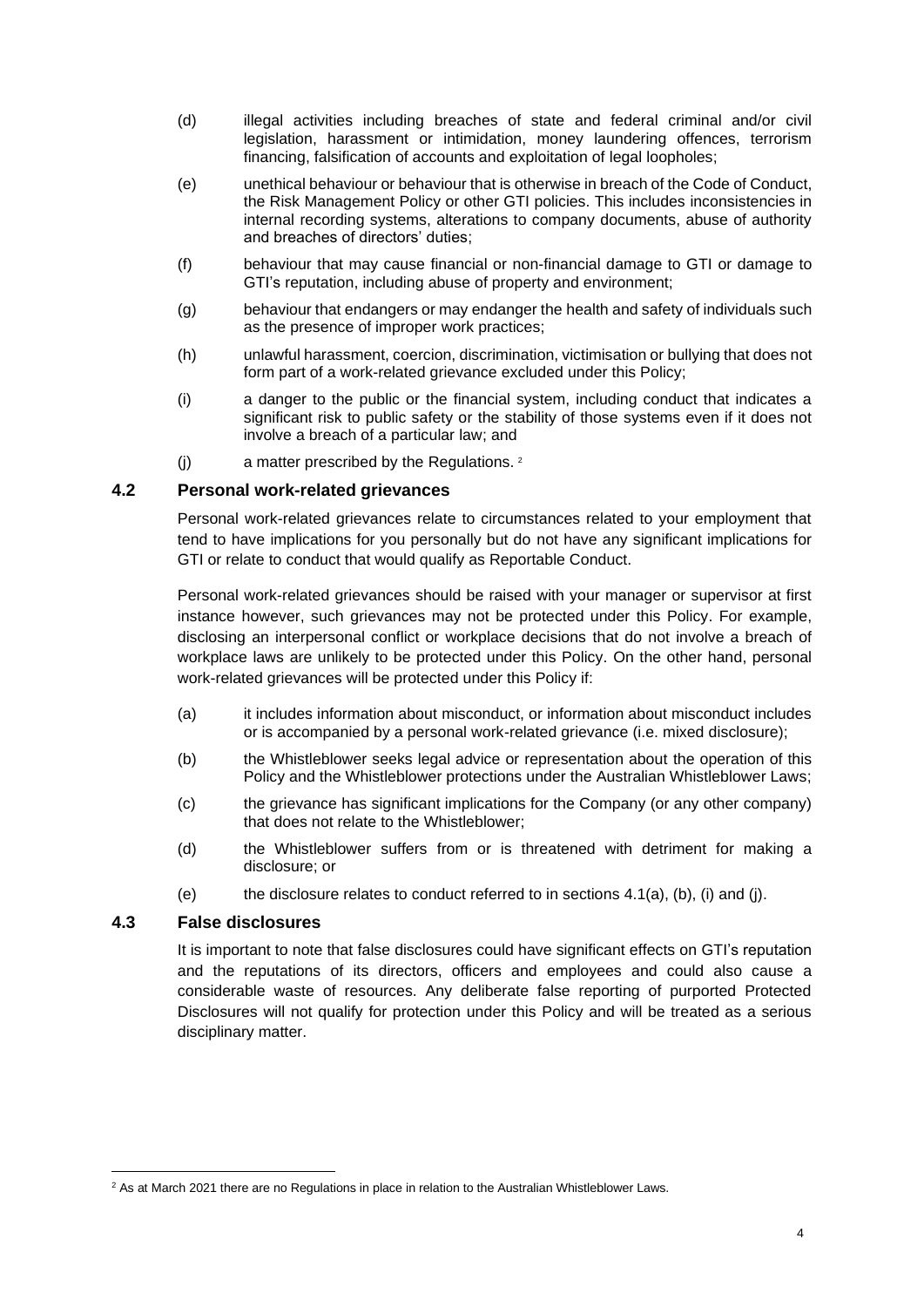# **5. DISCLOSURE OF REPORTABLE CONDUCT: MAKING A REPORT**

# **5.1 Avenues for reporting**

There are several avenues for you to make disclosure if you become aware of any behaviour that you consider on reasonable grounds to be Reportable Conduct under this Policy. In order to rely upon the whistleblower protections, you must make a disclosure directly to an Eligible Recipient as set out in this section. It is the responsibility of the Whistleblower to ensure that any Reportable Conduct is made to a person or party that satisfies the requirements of an Eligible Recipient.

A Whistleblower qualifies for protection under this Policy and the Australian Whistleblower Law from the time they make the disclosure, regardless of whether the Whistleblower or the Eligible Recipient is aware that the disclosure qualifies for protection.

In order to identify and address wrongdoing as early as possible, GTI encourages Whistleblowers to discuss and report your concerns to your direct manager or supervisor. If you feel unable to raise the Reportable Conduct with your direct manager or supervisor, you are entitled to discuss and report your concerns to other Eligible Recipients.

# **5.2 Remaining anonymous**

Whistleblowers always have the option to remain anonymous when making disclosure to any of the Eligible Recipients and will be subject to the protections of section 7 of this Policy.

If a disclosure comes from an email address from which the person's identity cannot be determined, and the discloser does not identify themselves in the email, it will still be treated as an anonymous disclosure. While the Company will not investigate the identity of a Whistleblower of an anonymous Protected Disclosure, it is the Whistleblower's obligation to manage their anonymity in submitting a Protected Disclosure anonymously. Neither the Company, its officers or employees nor the Authorised Protected Disclosure Officer shall be liable if the Whistleblower's identity is, or becomes, readily ascertainable.

If a Whistleblower chooses to disclose Reportable Conduct anonymously, this may hinder the ability of the Company to fully investigate the matter. Accordingly, the Company encourages Whistleblowers to provide contact details to assist in any investigation into the matter.

# <span id="page-4-0"></span>**5.3 Report to an Eligible Recipient within GTI**

A Whistleblower may make a disclosure to Eligible Recipients within GTI, including:

- (a) the directors, secretary, senior manager or any persons that can make or participate in decision affecting the business of GTI or its subsidiaries;
- (b) Authorised Protected Disclosure Officers; and
- (c) in the case of disclosure regarding taxation matters, our internal accountants.

GTI encourages you to disclose the Reportable Conduct to one of GTI's Authorised Protected Disclosure Officers listed below.

| <b>Person</b> | <b>Position</b>      | <b>Contact number</b> | <b>Email address</b>        |
|---------------|----------------------|-----------------------|-----------------------------|
| Matthew Foy   | Company<br>Secretary | 08 9226 2011          | matt.foy@ftcorporate.com.au |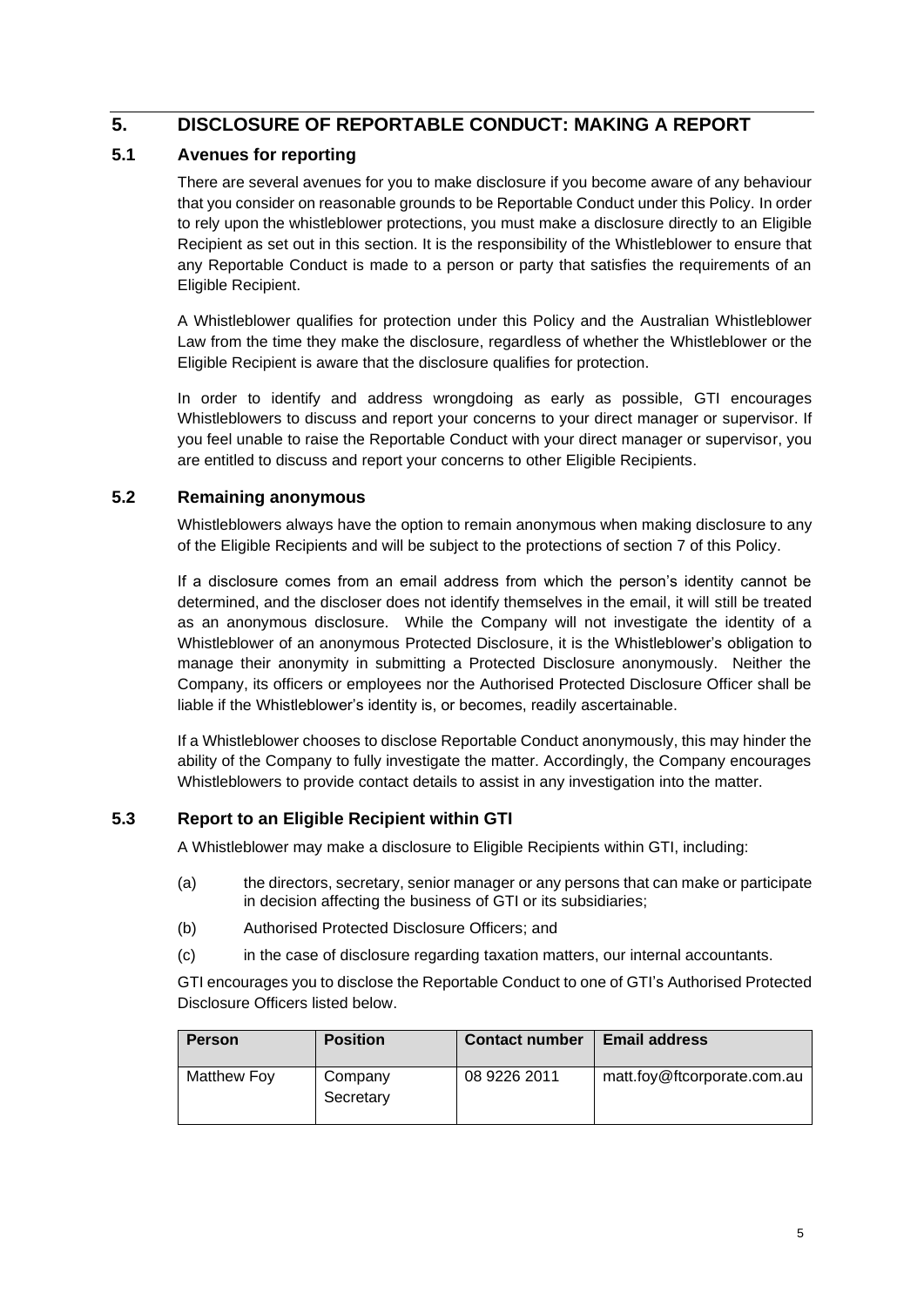Whistleblowers may also send their concerns by post to PO BOX Z5187, Perth WA 6831. All disclosure submitted by mail should be marked attention to the relevant Authorised Protected Disclosure Officer.

## **5.4 Other avenues for reporting outside of GTI**

A Whistleblower may also make a disclosure to Eligible Recipients outside of GTI at any time, being:

- (a) an auditor, or a member of the audit team conducting the audit
- (b) ASIC;
- (c) APRA;
- (d) a Commonwealth body otherwise prescribed by the Regulations<sup>3</sup>;
- (e) in the case of disclosure regarding taxation matters, the Commissioner of Taxation through the Australian Taxation Office's website, our registered tax agent or BAS agent (within the meaning of the Tax Agent Services Act) who provides tax agent services (within the meaning of the Tax Agent Services Act) or BAS services (within the meaning of the Tax Agent Services Act ) to GTI or an Associate;
- (f) a lawyer for the purposes of obtaining legal advice or legal representation in relation to the operation of the Australian Whistleblower Laws; (even in the event the legal practitioner concludes that a disclosure does not relate to Reportable Conduct); or
- (g) in the case of an Emergency Disclosure or Public Interest Disclosure only, a Journalist or a Parliamentary Member, but only where the Whistleblower has previously made a disclosure to ASIC, APRA or a prescribed body and written notice to the body to which the disclosure was made. In the case of a Public Interest Disclosure, at least 90 days must have passed since that previous disclosure.

For further information on making a disclosure to ASIC or APRA, please refer to their websites and appropriate information sheets from time to time. For further information on making a disclosure to ASIC, APRA or another Commonwealth body prescribed by Regulation<sup>4</sup> see ASIC Information Sheet 239 *How ASIC handles Whistleblower reports* (https://asic.gov.au/about-asic/asic-investigations-and-enforcement/whistleblowing/howasic-handles-whistleblower-reports/).

# **6. INVESTIGATIVE PROCESS**

GTI will investigate all matters the subject of a disclosure as soon as practicable after the disclosure has been received by GTI. Upon receipt of a report, GTI will assess whether the disclosure received falls within the scope of the Policy and requires a formal, in-depth investigation.

# **6.1 Investigation**

If an investigation is required, then GTI will determine:

- (a) the nature and scope of the investigation, including whether to conduct an internal investigation or appoint an independent external third party;
- (b) the person(s) that should lead the investigation;
- (c) the nature of any technical, financial or legal advice that may be required to support the investigation;
- (d) the timeframe of the investigation; and

<sup>&</sup>lt;sup>3</sup> As at March 2021 there are no Regulations in place in relation to the Australian Whistleblower Laws.

<sup>4</sup> As at March 2021 there are no Regulations in place in relation to the Australian Whistleblower Laws.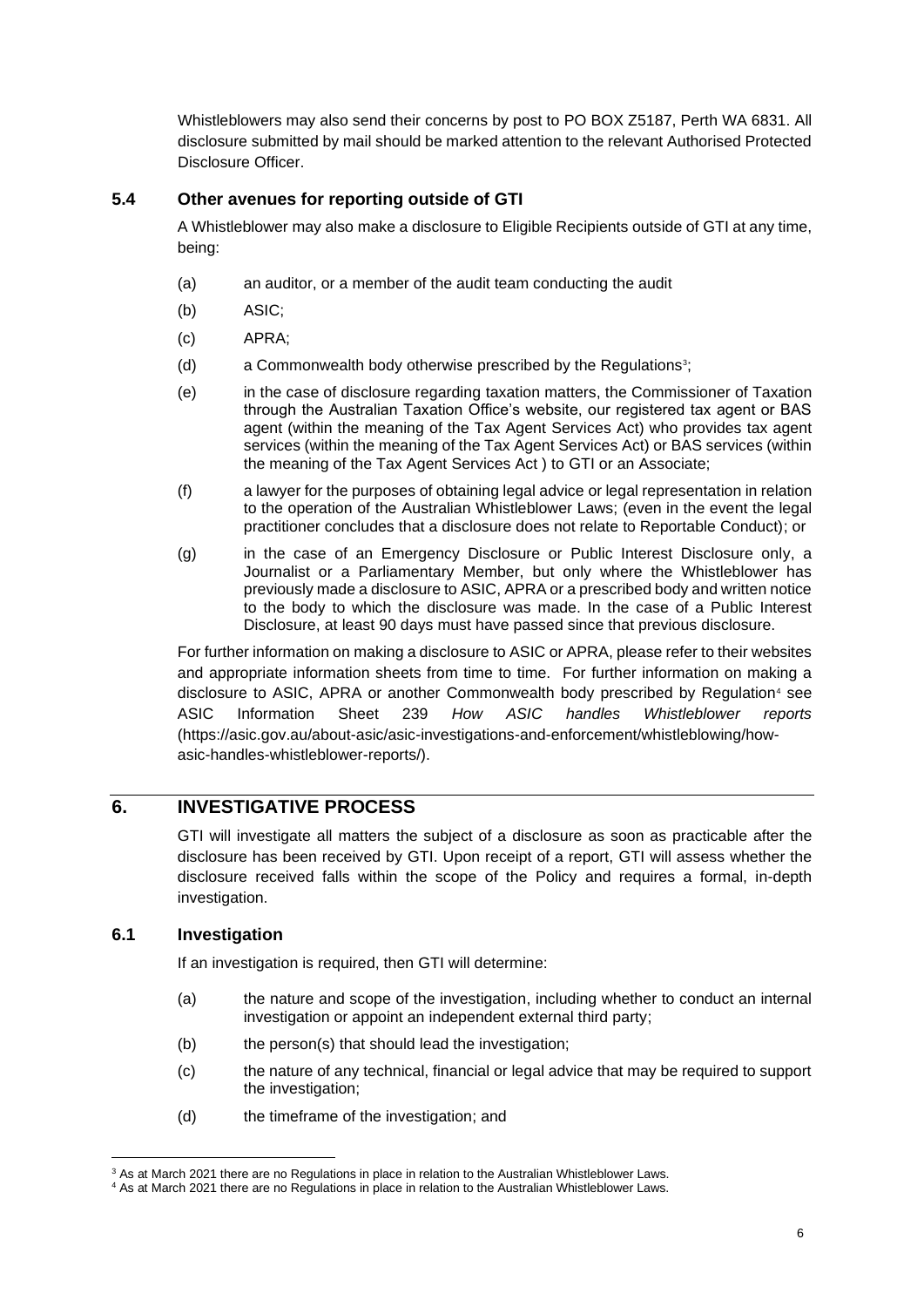(e) handle the disclosure and any investigation confidentially, when it is practical and appropriate.

GTI will endeavour to investigate all disclosures raised under this Policy in a thorough, objective, fair and independent manner, having regard to the nature of the alleged Reportable Conduct however GTI acknowledges that there may be practical limitations where the Whistleblower does not disclose their identity. Where the report has been made anonymously, GTI will investigate based on the information provided.

The nature of the investigation report (and whether it will be available to the discloser) will be assessed on a case by case basis according to the nature and circumstances of the allegation.

Where appropriate, the Whistleblower will be advised on the progress of the report and investigation. With your consent GTI may also allocate a support person for you within the organisation. GTI strongly enforces the protections outlined in section [7](#page-6-0) below.

During the course of the investigation, management will determine whether to stand down the person against whom the allegations have been made until the issue is resolved.

### **6.2 Keeping the discloser informed**

Each disclosure will be acknowledged within a reasonable period after received provided the discloser can be contacted.

GTI endeavours to provide each Whistleblower with updates at various stages of the investigation process but will do so on an ad hoc basis.

### **6.3 Record keeping and information sharing procedures**

To ensure confidentiality in accordance with section [7.2](#page-7-0) below, GTI has implemented record keeping and information sharing procedures to ensure:

- (a) all paper and electronic documents and other materials relating to the disclosures and investigations (if any) are stored securely;
- (b) all information relating to a disclosure or investigation (if any) can only be accessed by those directly involved in managing and investigating;
- (c) only a restricted number or people who are directly involved in handling and investigating a disclosure are made aware of a discloser's identity or information that is likely to lead to the identification of the discloser; and
- (d) communication and documents relating to an investigation are not sent to an email address or printer that can be accessed by other staff.

The unauthorised release of information without the Whistleblower's consent to any person not involved in the investigation (other than the Board) is a breach of this Policy, subject to any requirements of applicable law.

# <span id="page-6-0"></span>**7. COMPANY SUPPORT AND FAIR TREATMENT OF EMPLOYEES**

GTI will ensure your confidentiality in respect to all matters raised under this Policy. In all circumstances, GTI is committed to ensuring that individuals that make a disclosure will be treated fairly and will not suffer any detriment.

Whistleblowers that make Protected Disclosure must not be personally disadvantaged by dismissal, demotion, any form of harassment, discrimination or current or future bias or unfavourable treatment as a result of submitting a Protected Disclosure.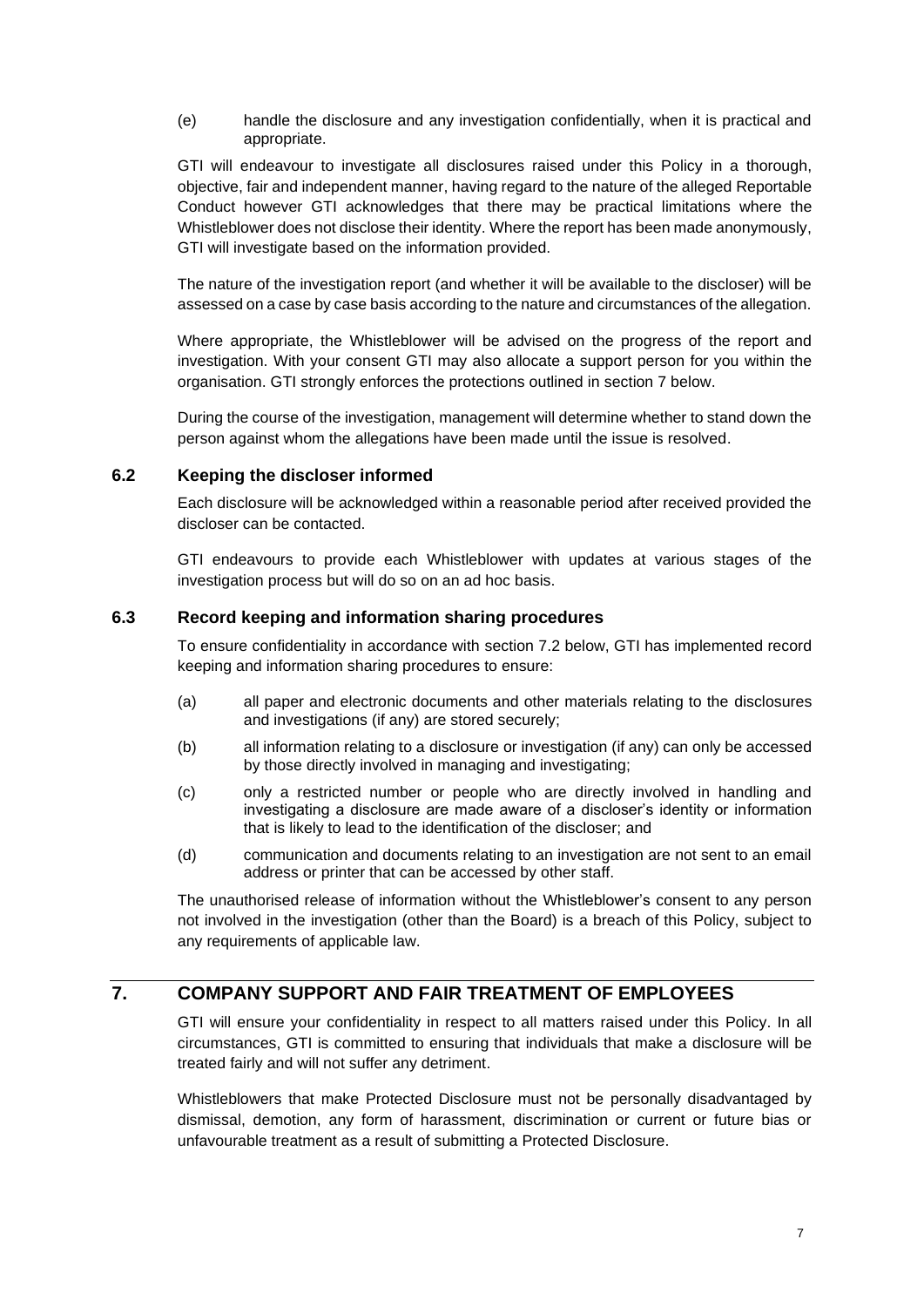If a Whistleblower is subjected to unfavourable treatment as a result of submitting a Protected Disclosure, the Whistleblower should inform an Authorised Protected Disclosure Officer immediately.

## **7.1 Protection against detrimental conduct and/or victimisation**

In accordance with our Code of Conduct, GTI is committed to ensuring you are protected against any detrimental conduct in your employment or relationship with the company. GTI will take all reasonable steps to protect individual Whistleblowers against retaliation. This may involve gathering information from the Whistleblower regarding:

- (a) the risk of their identity becoming known;
- (b) who they fear might cause detriment to them;
- (c) whether they are any existing conflicts or problems in the work place; and
- (d) whether there have already been threats to cause detriment.

Examples of detrimental treatment you will be protected from includes dismissal, termination of employment, demotion, harassment, discrimination, disciplinary action, unlawful discrimination, bias, threats or other unfavourable treatment connected with making a disclosure.

If you experience any detrimental treatment as a result of making a report or disclosing behaviour under this Policy, or you are concerned about how the Policy has been applied to you, GTI encourages you to inform an Authorised Protection Disclosure Officer or any other officer or senior manager of GTI.

GTI takes any breach of this Policy seriously and any breach or unfair treatment of a Whistleblower will result in disciplinary actions against the offenders. However, GTI retains the ability to raise matters outside of the disclosure made by the Whistleblower that arise in the ordinary course of their employment or engagement. For example, ordinary performance reviews/management or unrelated misconduct concerns.

A Whistleblower is entitled to seek compensation and other remedies through the courts if they suffer loss, damage or injury because of their Protected Disclosure and GTI failed to take reasonable precautions and exercise due diligence to prevent the detrimental conduct. GTI encourages Whistleblowers to seek independent legal advice first.

# <span id="page-7-0"></span>**7.2 Protection of your identity and confidentiality**

Information received from the Whistleblower (or information that could lead to identification of the Whistleblower) will be treated strictly as confidential and will not be shared unless the Whistleblower has provided consent (in writing), GTI is required or compelled by law to do so or it is appropriate to disclose the information to a regulator under legislation.

GTI will ensure that, where it is required to investigate a disclosure, it will take reasonable steps to reduce the risk of revealing the identity of the Whistleblower. Any disclosure of information that may lead to the identity of the Whistleblower being disclosed will be made on a strict confidential basis.

All files, investigations and disclosures will be retained in a secure location. Where this information is unauthorised and released to persons not directly involved, it will be a breach of this Policy.

Once a disclosure is received under this Policy, subject to any legal obligations, GTI will only reveal the identity of a Whistleblower or information likely to identify a Whistleblower if: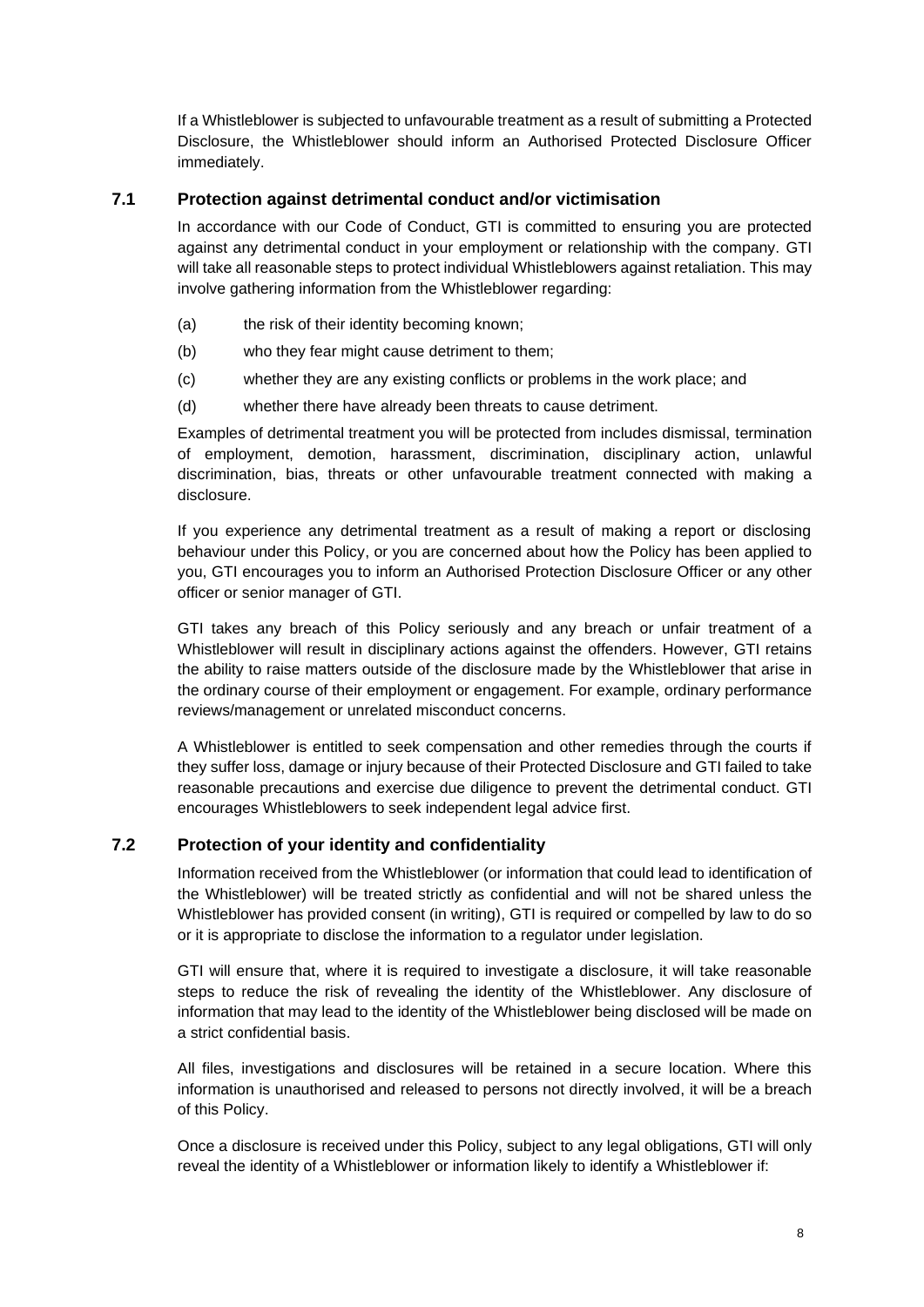- (a) the Whistleblower consents to disclosure of their identity;
- (b) it is reasonably necessary for the effective investigation of the matter (although all steps will be taken to reduce the risk of revealing the Whistleblower's identity);
- (c) the concern is reported to ASIC, APRA or the Australian Federal Police;
- (d) the concern is reported to the Commissioner of Taxation if the disclosure relates to the tax affairs of GTI or an Associate of GTI; or
- (e) raised with a legal practitioner for the purpose of obtaining legal advice or legal representation about the operation of the Australian Whistleblower Laws.

No person at GTI may disclose or produce to a court or tribunal any information or documents which discloses the identity of a Whistleblower (or is likely to reveal the identity of the Whistleblower) without seeking the advice of counsel.

Breaches of confidentiality or release of information under this Policy will be taken extremely seriously and will be subject to the disciplinary processes of GTI. Further, any individual or entity who discloses the identity of a Whistleblower who has elected to remain anonymous faces criminal penalties, civil penalties as well as disciplinary proceedings. To lodge a complaint about a breach of confidentiality, a Whistleblower may contact Matthew Foy, Company Secretary [\(matt.foy@ftcorporate.com.au\)](mailto:matt.foy@ftcorporate.com.au) at GTI or contact an outside regulator, such as ASIC, APRA or the ATO.

Further protections are provided under the Australian Whistleblower Laws subject to certain conditions being met.

For more information about these laws, see the information available on the ASIC website (at Information Sheet 238 *Whistleblower rights and protections* [\(INFO 238\)](https://asic.gov.au/about-asic/asic-investigations-and-enforcement/whistleblowing/whistleblower-rights-and-protections/)) and the ATO website (at [https://www.ato.gov.au/general/gen/whistleblowers/\)](https://www.ato.gov.au/general/gen/whistleblowers/).

#### <span id="page-8-0"></span>**7.3 Protections under the Corporations Act**

The Corporations Act provides certain immunities where the individual is a Whistleblower and has reasonable grounds to suspect the information disclosed concerns misconduct or an improper state of affairs relating to GTI or any of its subsidiaries. A disclosure must be made to one of the Eligible Recipients outlined in this Policy.

Where these circumstances exist, the following protections will apply:

- (a) the individual Whistleblower is immune from any civil, criminal or administrative legal action for making the disclosure, including disciplinary action relating to the conduct of making the disclosure;
- (b) no contractual or other remedy may be enforced, and no contractual or other right may be exercised, against the person on the basis of the disclosure;
- (c) subject to certain conditions, information reported is not admissible in evidence in criminal proceedings or those involving a penalty against the Whistleblower except in relation to false information;
- (d) anyone who causes or threatens to cause detriment to a Whistleblower or another due to a report or belief that a report has been made, may be guilty of an offence and may be liable for damages; and
- (e) subject to limited exceptions summarised in this Policy, the person to whom the Protected Disclosure is made must not disclose the substance of the Protected Disclosure, the Whistleblower's identity or information likely to lead to identification of the Whistleblower.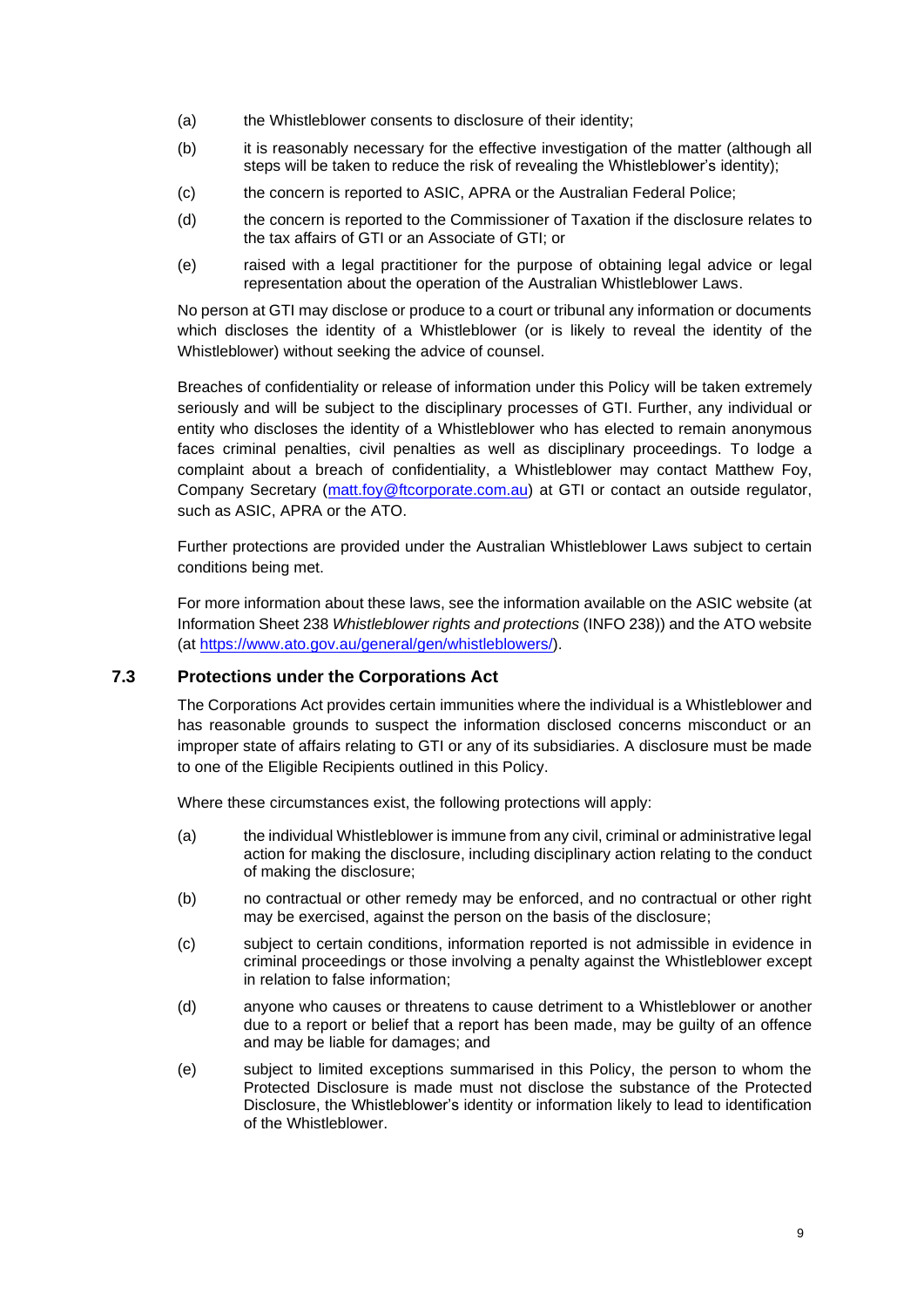If the person receiving the Protected Disclosure discloses the substance or identity of the Whistleblower or the report without consent, to anyone except ASIC, APRA, the Australian Federal Police or a legal practitioner, they will commit an offence.

# <span id="page-9-0"></span>**7.4 Protections under the Taxation Administration Act**

Where disclosure is made in accordance with the Taxation Administration Act, a Whistleblower will be protected by certain immunities provided for under that Act. The protections include the following:

- (a) the Whistleblower is not subject to any civil, criminal or administrative liability (including disciplinary action) for making the disclosure;
- (b) no contractual or other remedies may be enforced, and no contractual or other right may be exercised, against the Whistleblower for making the disclosure;
- (c) where the disclosure was made to the Commissioner of Taxation, the reported information is not admissible against the Whistleblower in criminal proceedings or in proceedings for the imposition of a penalty, except where the proceedings are concerned with whether the information is false;
- (d) unless the Whistleblower has acted unreasonably, a Whistleblower cannot be ordered to pay costs in any legal proceedings in relation to a disclosure;
- (e) anyone who causes or threatens to cause detriment to a Whistleblower or another person in the belief or suspicion that a report has been made, or may have been made, proposes to or could be made, may be guilty of an offence and liable to pay damages;
- (f) a Whistleblower's identity cannot be disclosed to a Court or tribunal except where considered necessary; and
- (g) the person receiving the disclosure commits an offence if they disclose the substance of the disclosure or the Whistleblower's identity, without the Whistleblower's consent, to anyone except the Commissioner of Taxation, the Australian Federal Police or a legal practitioner for the purpose of obtaining legal advice or representation in relation to the disclosure.

#### **7.5 Protections do not extend to the Whistleblower's conduct**

Despite the protections for making a disclosure in section [7.3](#page-8-0) and [7.4](#page-9-0) above, the Whistleblower is not protected from civil, criminal, contractual or administrative liability (including disciplinary action) for any of his or her conduct which may be revealed in connection with the Reportable Conduct the subject of the Protected Disclosure (other than the conduct of making the disclosure itself). However, if the Whistleblower discloses such conduct and actively cooperates in the investigation in which they may be implicated, there may be some cases where the fact they have made a report will be taken into account as a mitigating factor when determining actions which may be taken against them.

# **8. ENQUIRIES**

If you have any queries on this Policy, including:

- (a) how this Policy works;
- (b) what this Policy covers; or
- (c) how a disclosure might be handled,

you may contact Matthew Foy, Company Secretary at GTI to obtain accurate and confidential advice or information.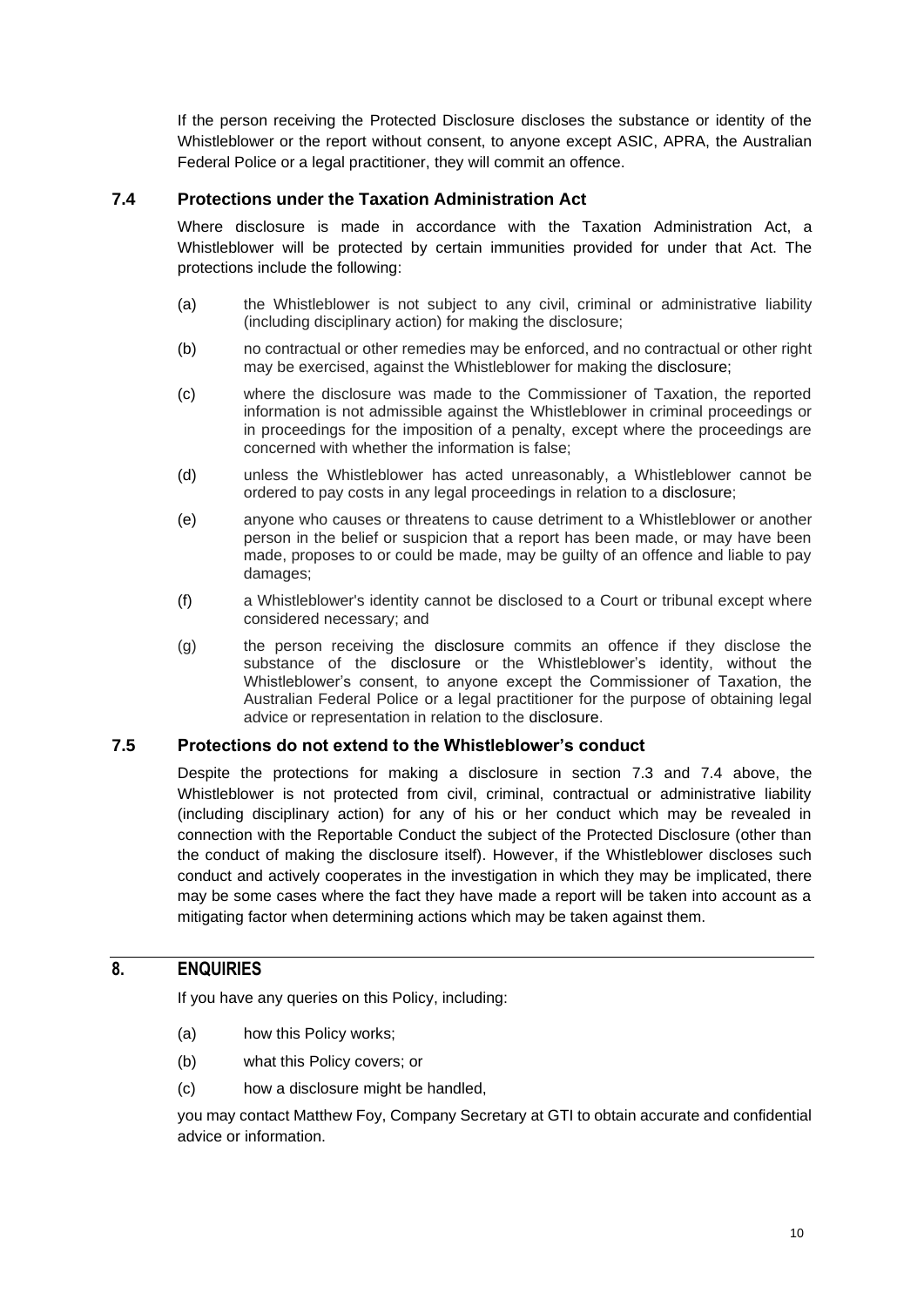# **9. POLICY REVIEW AND AMENDMENT**

This Policy will be regularly reviewed from time to time by the Audit and Risk Committee to ensure it remains effective and is aligned with the best practice standards. This Policy cannot be amended without approval of the GTI Board.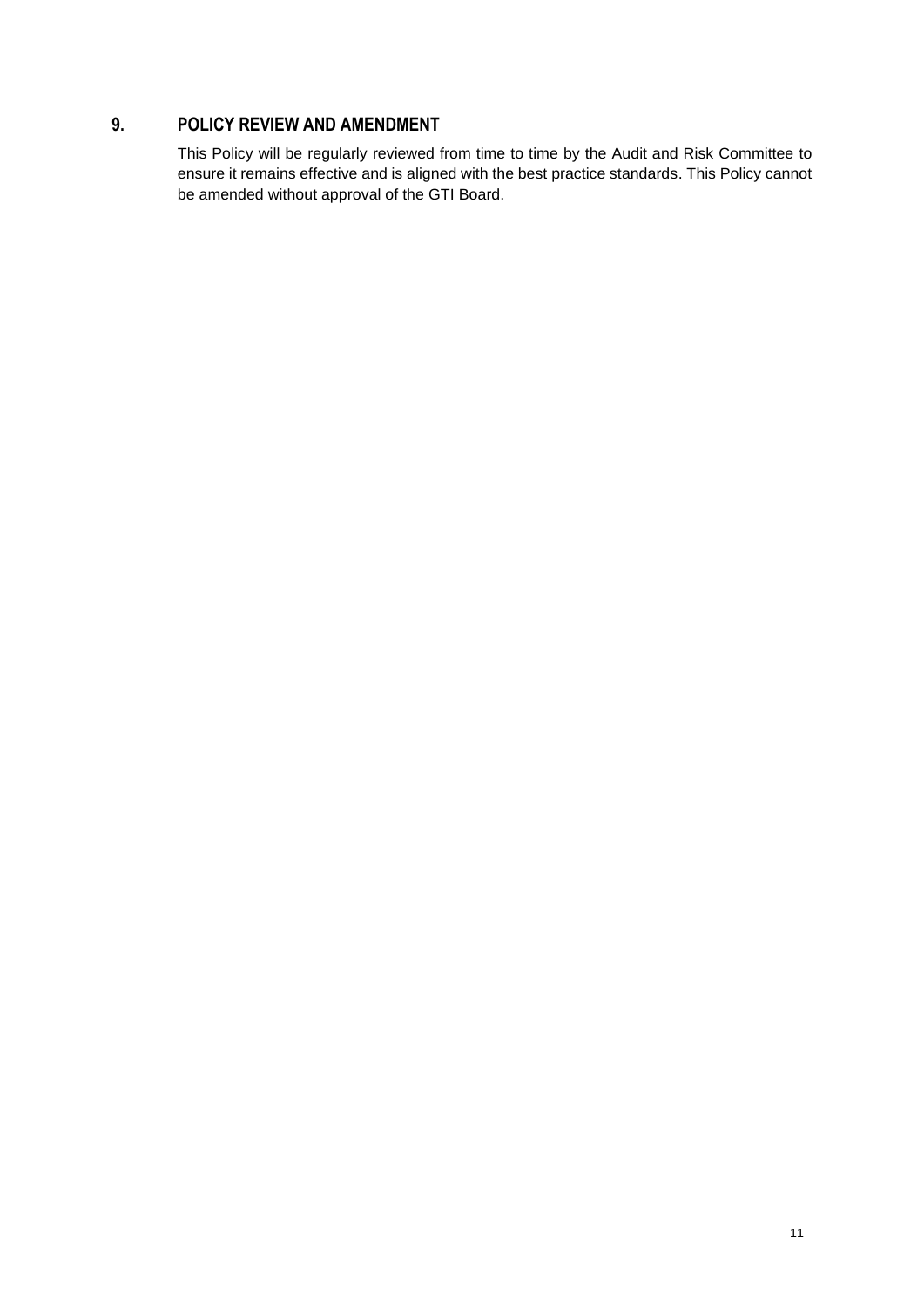#### **GLOSSARY**

**APRA** means the Australian Prudential Regulation Authority.

**ASIC** means the Australian Securities and Investments Commission.

**Associate** means any individual who is:

- (a) an associate within the meaning of the Corporations Act; or
- (b) if the disclosure relates to our tax affairs, an associate within the meaning of section 318 of the *Income Tax Assessment Act 1936* (Cth).

**ASX Corporate Governance Principles and Recommendations** means the principlesbased recommendation released by the ASX Corporate Governance Council from time to time.

**ATO** means the Australian Taxation Office.

**Australian Whistleblower Laws** means either or both of the regimes contained in Part 9.4AAA of the Corporations Act and Part IVD of the Taxation Administration Act.

**Authorised Protected Disclosure Officer** means any person nominated by GTI from time to time, including the person(s) identified in the table in section [5.3.](#page-4-0)

**Corporations Act** means *Corporations Act 2001* (Cth).

**Corporations Legislation** means the:

- (a) Corporations Act;
- (b) *Australian Securities and Investments Commission Act 2001* (Cth);
- (c) *Banking Act 1959* (Cth);
- (d) *Financial Sector (Collection of Data) Act 2001* (Cth);
- (e) *Insurance Act 1973* (Cth);
- (f) *Life Insurance Act 1995* (Cth);
- (g) *National Consumer Credit Protection Act 2009* (Cth);
- (h) *Superannuation Industry (Supervision) Act 1993* (Cth); and
- (i) any instrument made under an Act referred above.

**Eligible Person** has the meaning given to it in section [3.1.](#page-1-0)

#### **Eligible Recipient** means**:**

- (a) an Authorised Protected Disclosure Officer;
- (b) a director, secretary, officer or senior manager of the Company (for example, the immediate senior manager of the Whistleblower) or any of its subsidiaries;
- (c) an auditor, or a member of the audit team conducting the audit, or actuary of the Company or any subsidiary;
- (d) ASIC;
- (e) APRA;
- (f) a Commonwealth body otherwise prescribed by the Regulations;
- (g) in the case of disclosure regarding taxation matters, the Commissioner of Taxation through the Australian Taxation Office's website, our registered tax agent or BAS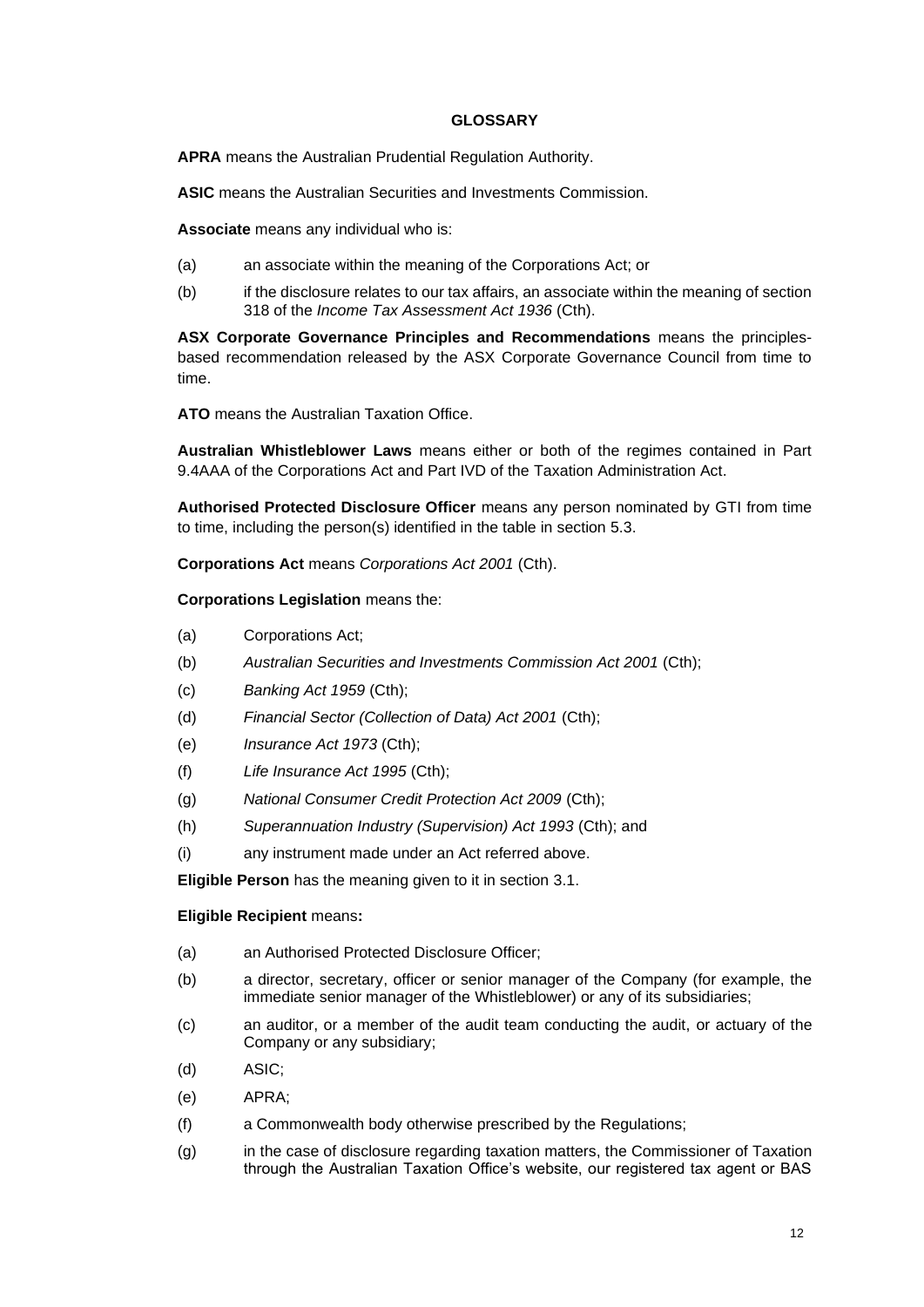agent (within the meaning of the Tax Agent Services Act) who provides tax agent services (within the meaning of the Tax Agent Services Act) or BAS services (within the meaning of the Tax Agent Services Act ) to the Group or GTI's internal accountants;

- (h) a legal practitioner, but only to the extent the disclosure was made to that legal practitioner for the purpose of obtaining legal advice or legal representation in respect of the operation of the whistleblower regime under the Australian Whistleblower Laws to the Protected Disclosure; and
- (i) in the case of an Emergency Disclosure or Public Interest Disclosure only, a Journalist or a Parliamentary Member.

**Emergency Disclosure** means circumstances where:

- (a) a Protected Disclosure was previously made to ASIC, APRA or another Commonwealth body proscribed by the Regulations;
- (b) the Eligible Person has reasonable grounds to believe that the Reportable Conduct concerns a substantial and imminent danger to the health or safety of one or more persons or to the natural environment;
- (c) before making the Emergency Disclosure, the Eligible Person has provided to the Eligible Recipient to which the previous disclosure was made under paragraph (a) above, a written notification that includes sufficient information to identify the previous disclosure and states that the Eligible Person intends to make an emergency disclosure; and
- (d) the extent of the information disclosed in the emergency disclosure is no greater than is necessary to inform the Journalist or Parliamentary Member of the substantial and imminent danger.

**Journalist** means a person who is working in a professional capacity as a journalist for any of the following:

- (a) a newspaper or magazine;
- (b) a radio or television broadcasting services; or
- (c) an electronic service (including a service provided through the internet) that is operated on a commercial basis and is similar to a newspaper, magazine or radio or television broadcast.

**Parliamentary Member** means a member of the Parliament of the Commonwealth, a State or a Territory.

**Protected Disclosure** means a disclosure of Reportable Conduct made to the relevant Eligible Recipient by an Eligible Person in accordance with this Policy.

**Public Interest Disclosure** means circumstances where:

- (a) Protected Disclosure was previously made to ASIC, APRA or another Commonwealth body proscribed by the Regulations, and at least 90 days has passed since the previous disclosure was made;
- (b) the Eligible Person does not have reasonable grounds to believe that action is being, or has been, taken to address the Reportable Conduct to which the previous disclosure relates;
- (c) the Eligible Person has reasonable grounds to believe that making a further disclosure of the Reportable Conduct to a Journalist or Parliamentary Member would be in the public interest;
- (d) before making the Public Interest Disclosure, the Eligible Person has provided to the Eligible Recipient to which the previous disclosure was made under paragraph (a) above, a written notification that includes sufficient information to identify the